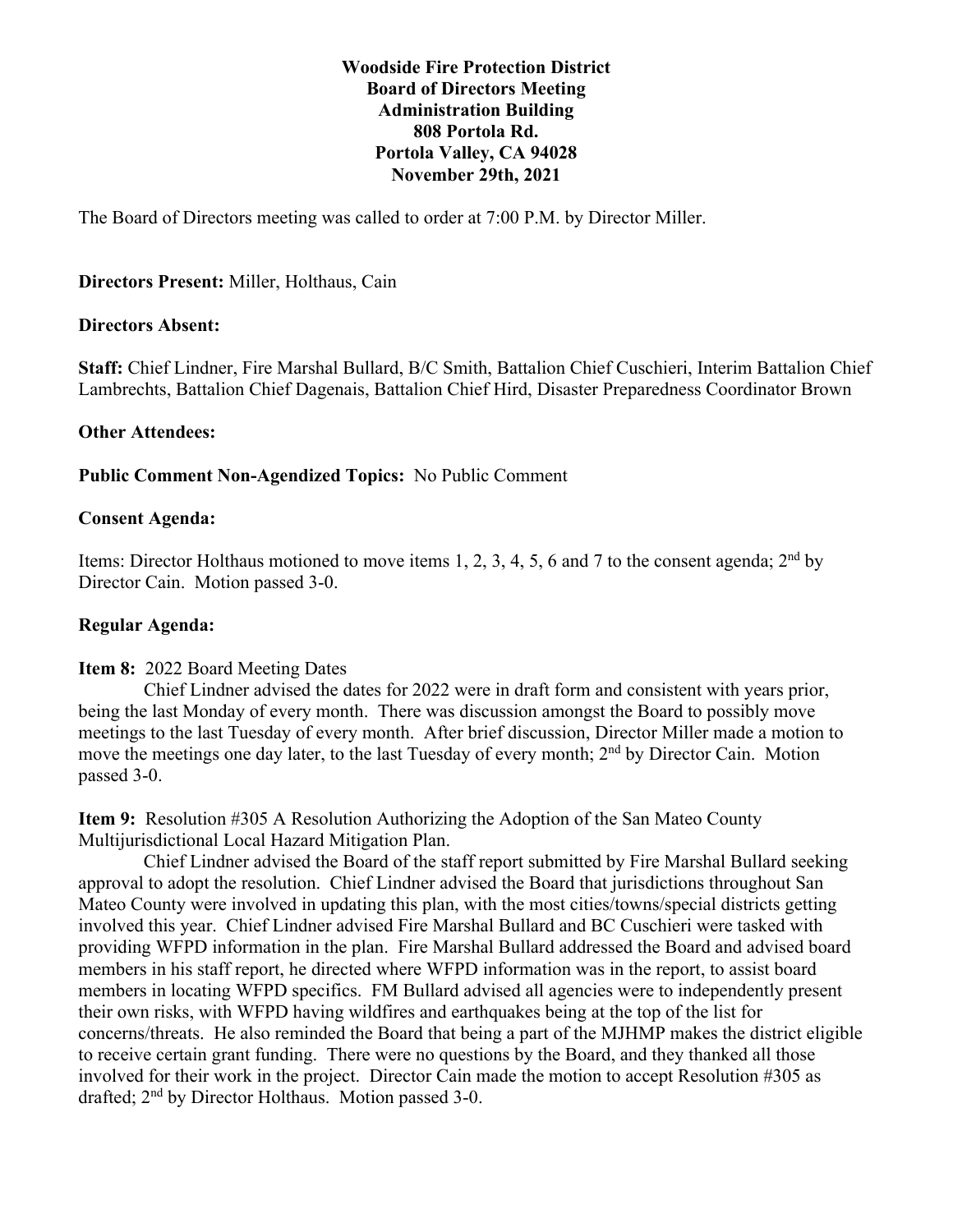### **Item 10:** Resolution #306 Authorizing Fire Marshal to sign State of California Grant

 Chief Lindner advised the Board of the grant which has been discussed previously. A \$2.6 million grant was awarded that involved vegetation management across multiple jurisdictions along the Hwy 35 corridor from Hwy 92 south to the San Mateo County line. This resolution authorizes the Fire Marshal to sign on behalf of the district, as the district is one of the grantees. There was no further discussion on the resolution. Director Holthaus made the motion to adopt Resolution #305 as drafted; 2nd by Director Cain. Motion passed 3-0.

## **Item 11:** Station 7 and Station 8 Projects

 Chief Lindner gave the Board updates on the station projects (Project Manager Wassermann unavailable).

 Station 7 Build – Still on hold, pending completion of the interim station. Agreements have been made on two locations in the fire district to house some of the vehicles and equipment that currently reside at Station 7. There is an outstanding item regarding the cell tower currently on the training tower. The district's legal counsel is currently involved in the situation.

 Interim Station 7 – groundwork has begun. Water, sewer and electrical have been performed. The current delay is with the trailers that have been ordered, to house the personnel. Builder has given a tentative delivery date of mid-February. There was discussion on a gate that needs to be replaced at the San Hill Rd/Whiskey Hill Rd intersections. Signs must be installed along the corridor as well, notifying of entering/exiting fire equipment.

Station 8 Remodel – The team has met with neighboring residents to go over the landscape plan. There have been questions raised by neighbors about existing/new landscaping. The district advised the Town's ASCC subcommittee needs to answer those questions. The Town of PV has been contacted to set up a meeting with the interested parties.

## **Staff Reports:**

 There were no comments other than appreciation for the pictures of the vegetation management work being performed with emphasis on the track chipper and masticator.

## **Fire Chief's Report:**

**Covid-19 Pandemic/Vaccination/Booster Shot Update –** Chief Lindner advised the Board that all WFPD personnel have been offered the booster shot. He also advised that the fire service has offered to assist in mass vax/booster efforts, as there has been difficulty getting contractors to assist. This could be due to the fact vaccinations are still being offered, as well as boosters, and the fact that the 5-11 age range had received approval to receive the shot.

**Promotional Exams –** Chief Lindner advised that all promotion exams had concluded. Due to the fact of multiple people being out on extended leave, there has been one (1) promotion, one (1) conditional offer, and two (2) interim promotions to the position of Fire Captain. Mark Dagenais has been offered the position of Battalion Chief overseeing EMS. He will shadow Interim BC Michael Lambrechts for the remainder of 2021. Lambrechts will then move back to the position of Fire Captain.

Chief Lindner advised the Board of the 4 people recently hired, have completed most of the in-service fire academy and plan to graduate on December  $17<sup>th</sup>$ , 2021. They will then be assigned to days for a brief period, before starting their work on their various shifts. All four (4) are at various stages of being/becoming an accredited paramedic in San Mateo County.